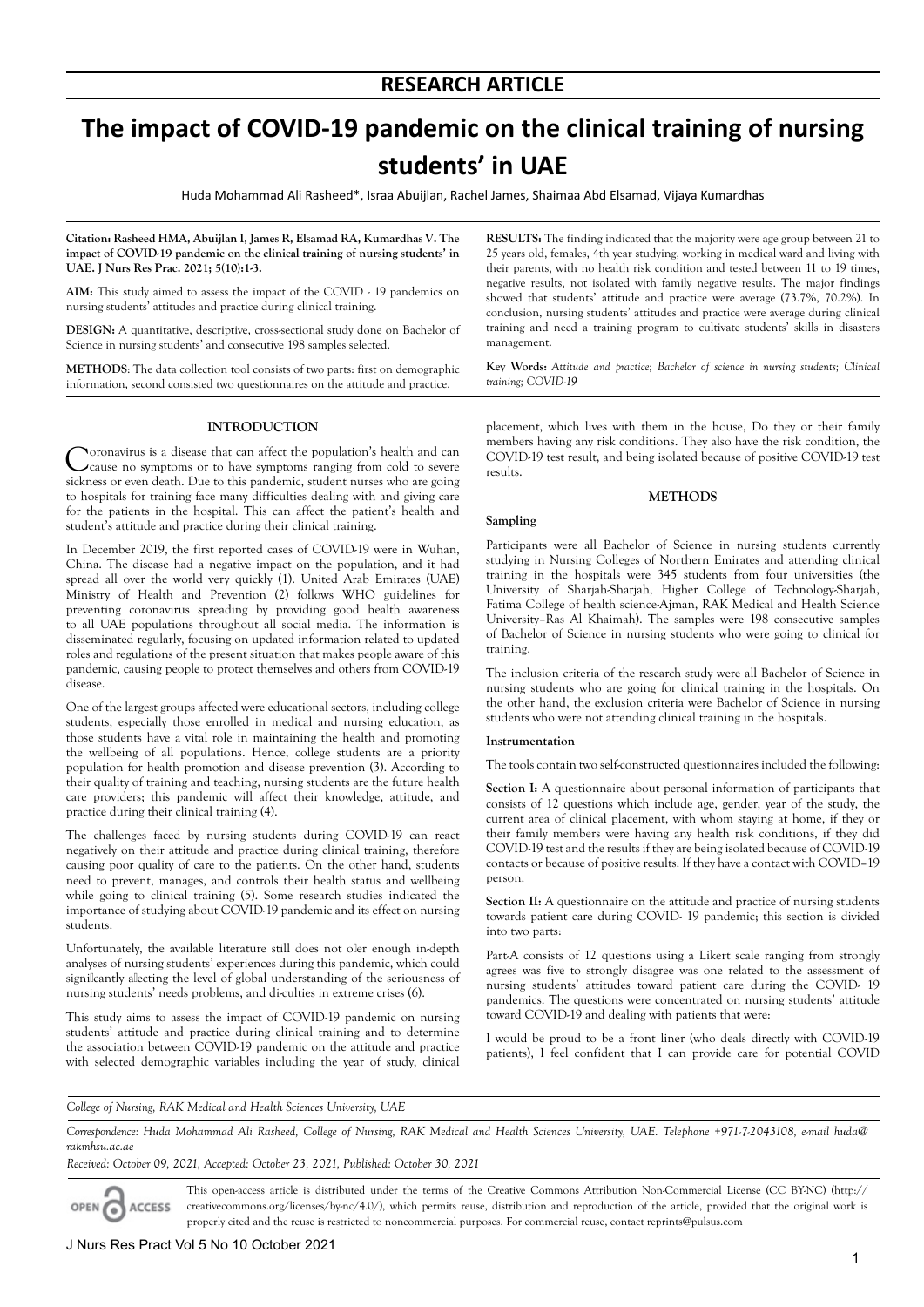19 positive patients, I get motivated to work better if I receive a positive reinforcement from the patients or their families, I feel competent to provide patient care during any health-related crisis, I am willing to provide care to patients recovered from COVID-19, I am worried about transmitting the COVID-19 infection to my family members every time I return from the clinical area, I believe that wearing personal protective equipment can help in preventing COVID-19 infection, I believe that maintaining frequent hand hygiene can help in preventing COVID-19 infection, I'm afraid of getting infected with COVID-19, I hesitate to enter patient room even if patient is COVID-19 negative, I am preoccupied with the thought whether my patients have been tested for COVID-19 recently, I am usually bothered when my COVID-19 test report gets delayed.

Part B consists of 11 questions using a Likert scale from strongly agree was five to strongly disagree was one related to the assessment of nursing student's practice toward patient care during the COVID- 19 pandemics. The questions were concentrated on nursing students' practice toward COVID-19 and dealing with patients that were:

My clinical practice has been affected as I cannot communicate face to face and discuss cases with my colleagues as before the pandemic, I carry out the procedures with patients in hurry as I am afraid of getting infected with COVID-19 nowadays, I practice hand hygiene frequently to prevent spreading of COVID-19 infection, I am putting on personal protective equipment before dealing with any patient even if they are COVID-19 negative, I am able to communicate with my patients effectively even with my mask on, physical distancing does not interfere my ability in performing clinical procedures, receiving appropriate guidance from my preceptors during this pandemic helped me to fulfill my clinical objectives, I am getting opportunities to perform clinical procedures like vital sign, dressing, medication distribution etc. even during this pandemic, I am able to perform different crisis management skills like triaging and prioritizing the cases, the COVID-19 outbreak had positive impact on my clinical training, I am making sure to follow hospital and university guidelines when getting in contact with COVID-19 positive patient.

## **The validity and reliability**

The instrument's content validity was carried out by the experts from the education, nursing, and medical fields. The Cronbach alpha for reliability was estimated as 0.81.

#### **Pilot study**

A feasibility study on nursing students of 10 students was conducted. Based on pilot study findings, the result of the last COVID-19 was added to the students' demographic information.

## **Design**

A quantitative, descriptive, cross-sectional study done on selected Nursing Colleges of the Northern Emirates of United Arab Emirates.

#### **Data collection procedure**

The data collection procedure started after approval from the Research and Ethical Committees of four nursing colleges that began on January 13, 2021. So, the questionnaire was sent by Google's online platform to all nursing students who were going to clinical training in the hospitals of four colleges by email filled by them after agreement on the consent form.

The responses and collection on the questionnaire took around three months that ended on March 22, 2021.

#### **RESULTS**

The data was analyzed using descriptive statistics like frequency, percentage, mean and standard deviation to assess the impact of COVID-19 pandemic on nursing students' attitude and practice during clinical training and inferential statistics like ANOVA test and Chi square test to check the significance among the variables by using Statistical Package for the Social Sciences (SPSS) version 22.

#### **Participants**

The participants were nursing students of n=198 and the analyses showed in Table 1 that the majority of 58.3% nursing students were age group between 21 to 25 years old (21.47  $\pm$  5.227), females (1.07  $\pm$  0.248) (93.4%), 4th year of nursing study (2.96 ± 0.947) (35.4%), working in medical ward (25.8%)

# **TABLE 1**

**Analysis of the personal information of Bachelor of Science in nursing students**

| Personal Information                         | Mean ± STD<br>Deviation | Frequency                | Percent |
|----------------------------------------------|-------------------------|--------------------------|---------|
| Age                                          |                         |                          |         |
| Missing data                                 |                         | $\overline{\mathcal{U}}$ | 3.50%   |
| 18 - 20 years old                            | $21.47 \pm 5.227$       | 60                       | 30.20%  |
|                                              |                         | 115                      | 58.30%  |
| $26 - 30$ years old                          |                         | 11                       | 5.50%   |
| 31 - 40 years old                            |                         | 5                        | 2.50%   |
| Gender                                       |                         |                          |         |
| Female                                       | $1.07 \pm 0.248$        | 185                      | 93.40%  |
| Male                                         |                         | 13                       | 6.60%   |
| Year of Bachelor of Science in Nursing study |                         |                          |         |
| Year 1                                       |                         | 15                       | 7.60%   |
| Year 2                                       | $2.96 \pm 0.947$        | 47                       | 23.70%  |
| Year 3                                       |                         | 66                       | 33.30%  |
| Year 4                                       |                         | 70                       | 35.40%  |
| Current area of clinical placement           |                         |                          |         |
| Missing data                                 |                         | $\mathfrak{2}$           | $1\%$   |
| <b>Emergency Unit</b>                        | $4.21 \pm 1.892$        | 16                       | 8.10%   |
| Intensive Care Unit / Cardiology Care Unit   |                         | 9                        | 4.50%   |
| Medical Ward                                 |                         | 51                       | 25.80%  |
| Surgical Ward                                |                         | 37                       | 18.70%  |
| <b>Community Health Centers</b>              |                         | 45                       | 22.70%  |
| Psychiatric Ward                             |                         | 4                        | 2%      |
| Pediatric Ward                               |                         | 22                       | 11.10%  |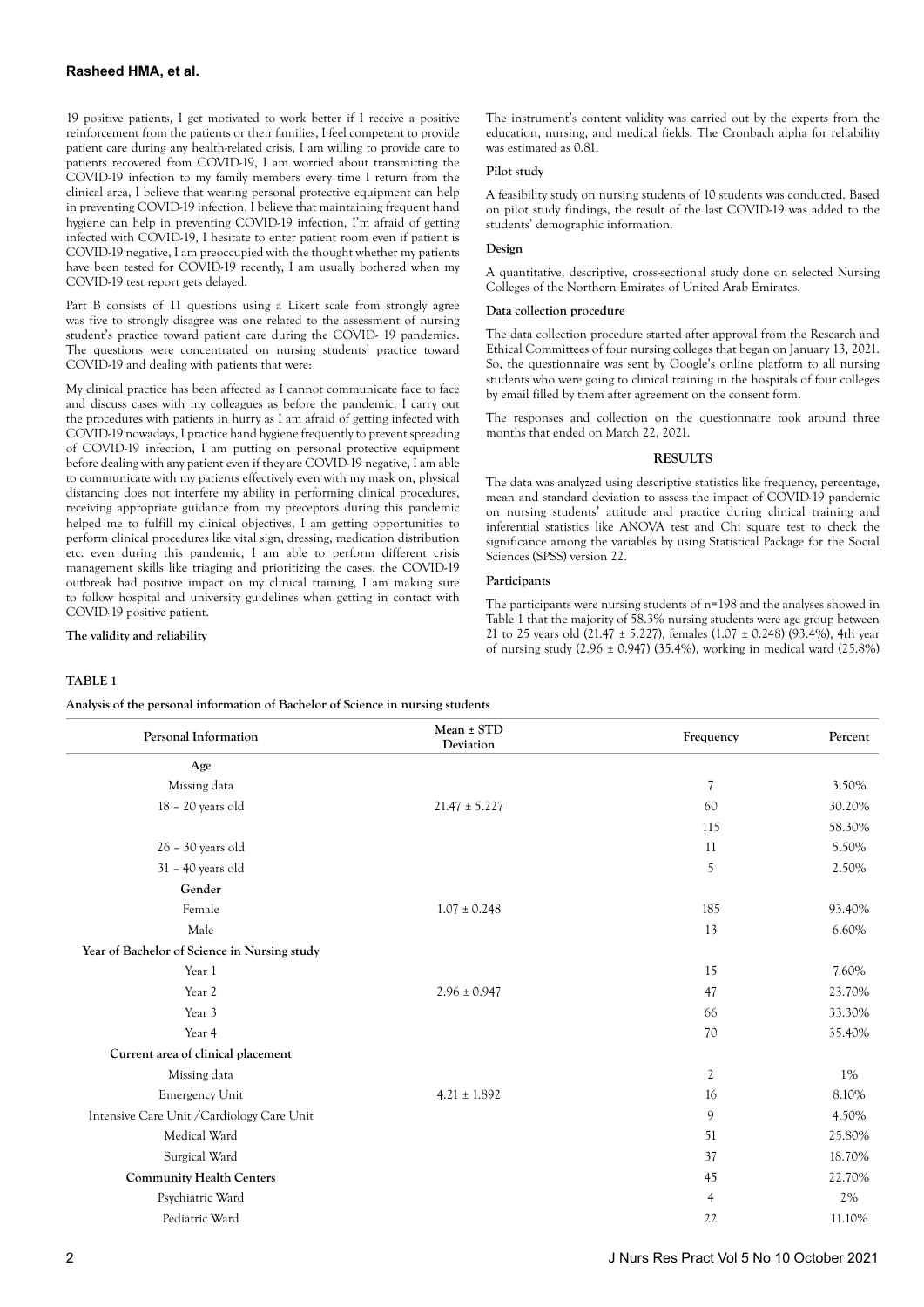# **The impact of COVID - 19 pandemic**

| Obstetrics/Gynecology Wards                                                                                                                                                          |                                                                                                                      | 12           | 6.10%  |
|--------------------------------------------------------------------------------------------------------------------------------------------------------------------------------------|----------------------------------------------------------------------------------------------------------------------|--------------|--------|
| Who lives in the same house with you                                                                                                                                                 |                                                                                                                      |              |        |
| My spouse                                                                                                                                                                            |                                                                                                                      | 32           | 16.20% |
| My parents                                                                                                                                                                           | $1.66 \pm 2.476$                                                                                                     | 150          | 75.80% |
| My grandparents                                                                                                                                                                      |                                                                                                                      | 9            | 4.50%  |
| My children                                                                                                                                                                          |                                                                                                                      | 32           | 16.20% |
| My siblings                                                                                                                                                                          |                                                                                                                      | 78           | 39.40% |
| My roommate                                                                                                                                                                          |                                                                                                                      | 10           | 5.10%  |
| I live alone                                                                                                                                                                         |                                                                                                                      | 4            | 2%     |
| Other                                                                                                                                                                                |                                                                                                                      | 13           | 6.60%  |
|                                                                                                                                                                                      | Do you have any health risk conditions, choose which of the following health risk conditions you are suffering from: |              |        |
| No risk condition                                                                                                                                                                    |                                                                                                                      | 149          | 74.90% |
| Diabetes                                                                                                                                                                             |                                                                                                                      | 12           | 6%     |
| Obesity                                                                                                                                                                              |                                                                                                                      | 8            | 4%     |
| Hypertension                                                                                                                                                                         | $1.18 \pm 2.132$                                                                                                     | 6            | 3%     |
| Chronic heart disease                                                                                                                                                                |                                                                                                                      | 1            | 0.50%  |
| Respiratory disease                                                                                                                                                                  |                                                                                                                      | 16           | 8%     |
| Smoking                                                                                                                                                                              |                                                                                                                      | 3            | 1.50%  |
| Autoimmune diseases                                                                                                                                                                  |                                                                                                                      | 3            | 1.50%  |
| others                                                                                                                                                                               |                                                                                                                      | 10           | 5%     |
| Does any of your family members(living in the<br>same house) have any health risk conditions,<br>choose which of the following health risk<br>conditions your family memberis having |                                                                                                                      |              |        |
| No risk condition                                                                                                                                                                    |                                                                                                                      |              |        |
| Diabetes                                                                                                                                                                             |                                                                                                                      | 50           | 25.10% |
| Obesity                                                                                                                                                                              |                                                                                                                      | 75           | 37.70% |
| Hypertension                                                                                                                                                                         | $1.64 \pm 3.144$                                                                                                     | 23           | 11.60% |
| Chronic heart disease                                                                                                                                                                |                                                                                                                      | 80           | 40.20% |
| Respiratory disease                                                                                                                                                                  |                                                                                                                      | 35           | 17.60% |
| Smoking                                                                                                                                                                              |                                                                                                                      | 30           | 15.10% |
| Autoimmune diseases                                                                                                                                                                  |                                                                                                                      | 12           | 6%     |
| Other                                                                                                                                                                                |                                                                                                                      | 4            | 2%     |
| How many times have you done the PCR test                                                                                                                                            |                                                                                                                      | 18           | 9%     |
| Missing data                                                                                                                                                                         |                                                                                                                      |              |        |
|                                                                                                                                                                                      |                                                                                                                      | 8            | 4%     |
| $5 - 10$ times                                                                                                                                                                       | $13.99 \pm 6.882$                                                                                                    | 55           | 27.50% |
| 11 - 19 times                                                                                                                                                                        |                                                                                                                      | 93           | 47%    |
| $20 - 30$ times                                                                                                                                                                      |                                                                                                                      | 42           | 21%    |
| What is the result of your last COVID-19 test?                                                                                                                                       |                                                                                                                      |              |        |
| Missing data                                                                                                                                                                         |                                                                                                                      | 4            | 2%     |
| Positive                                                                                                                                                                             | $1.96 \pm 0.591$                                                                                                     | 8            | 4%     |
| Negative                                                                                                                                                                             |                                                                                                                      | 186          | 94%    |
| Have you been isolated because of being<br>in contact with COVID positive person, or<br>obtaining a positive PCR test?                                                               |                                                                                                                      |              |        |
| Missing data                                                                                                                                                                         |                                                                                                                      | $\mathbf{1}$ | 0.50%  |
| Yes                                                                                                                                                                                  | $1.58 \pm 0.505$                                                                                                     | 81           | 40.90% |
| N <sub>o</sub>                                                                                                                                                                       |                                                                                                                      | 116          | 58.60% |
| Have any of your close relative (first degree<br>relatives) been tested positive for COVID-19<br>recently?                                                                           |                                                                                                                      |              |        |
| Missing data                                                                                                                                                                         |                                                                                                                      | 2            | 1%     |
| Yes                                                                                                                                                                                  | $1.58 \pm 0.562$                                                                                                     | 87           | 43.90% |
| No                                                                                                                                                                                   |                                                                                                                      | 109          | 55.10% |

**Note.** n=198 of bachelor of science in nursing students this table contain all demographic information of the students like age, gender, year of study, clinical placement, with whom they are living, if they or their family having risk conditions, how many time doing PCR test and test result, and if being isolated for positive test. Analysis done by using mean, standard deviation, frequency and percentage.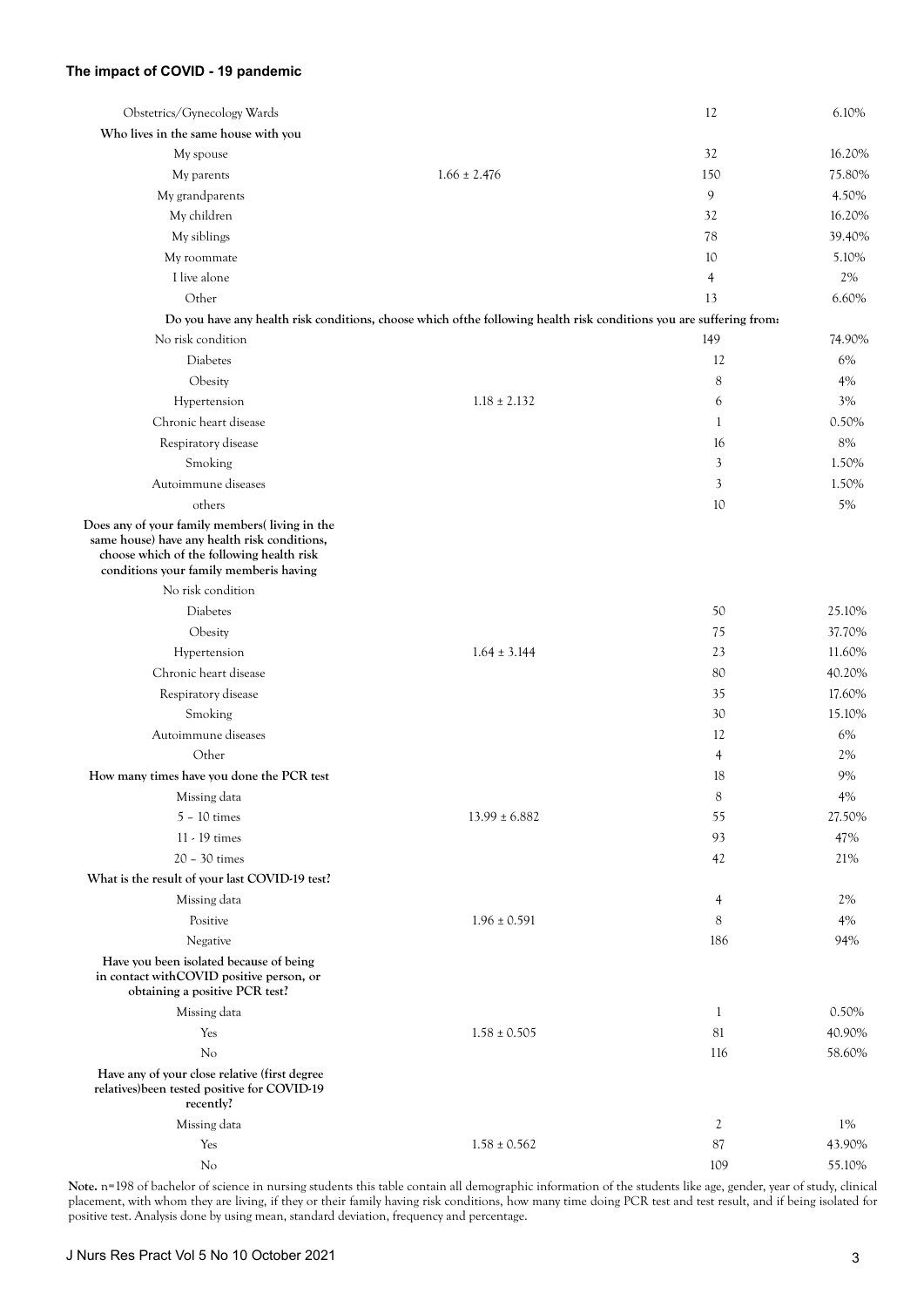and living with their parents  $(75.8\%)(1.66 \pm 2.476)$ . At the same time, the variable of do you have any risk condition the mean and std. deviation was 1.18  $\pm$  2.132. So about 74.9% of the students were not suffering from any health risk condition, but their families suffered from health risk conditions (1.64 ± 3.144), especially hypertension (40.2%). The majority of the students were tested between 11 to 19 times (47%) with mean and Std. deviation as 13.99 ± 6.882, negative test results (1.96 ± 0.591) (94%), not isolated (58.6%)  $(1.58 \pm 0.505)$  with family negative test results  $(55.1\%)$  $(1.58 \pm 0.562)$ .

## **Analyses of the impact of COVID-19 pandemic on nursing student's attitude and practice during clinical training**

This section that showed in Tables 2 and 3 discussing the analyses of the impact of COVID-19 pandemic on nursing student's attitude and practices toward patient care ( $N = 198$ ); Table 2 is about Analyses of the impact of COVID-19 pandemic on nursing student's attitude showed the variables I would be proud to be a front liner (who deals directly with COVID-19 patients) were strongly agree (49%), I feel confident that I can provide care for potential COVID 19 positive patients were strongly agree (32.8%). But this variable I get motivated to work better if I receive positive reinforcement from the patients or their families got two similar percentage in two options strongly disagree and neutral those were 24.7%.

This variable I feel competent to provide patient care during any healthrelated crisis students answered neutrally was 27.3%. These variables most of the students strongly agreed and agreed that where I am willing to provide care to patients recovering from COVID-19 was (39.4%), I am

# **TABLE 2**

**Analyses of the impact of COVID - 19 pandemic on nursing student's attitude toward patient care**

| <b>Students Attitude</b>                                                                         | Parameter                | Frequency                | Percent % |
|--------------------------------------------------------------------------------------------------|--------------------------|--------------------------|-----------|
|                                                                                                  | <b>Strongly Disagree</b> | 6                        | $3\%$     |
| I would be proud to be a front liner (who deals directly with COVID-19 patients).                | Disagree                 | $\overline{\mathcal{U}}$ | 3.50%     |
|                                                                                                  | Neutral                  | 33                       | 16.70%    |
|                                                                                                  | Agree                    | 55                       | 27.80%    |
|                                                                                                  | <b>Strongly Agree</b>    | 97                       | 49%       |
|                                                                                                  | <b>Strongly Disagree</b> | 14                       | 7.10%     |
| I feel confident that I can provide care for potential COVID 19 positive patients.               | Disagree                 | 21                       | 10.60%    |
|                                                                                                  | Neutral                  | 35                       | 17.70%    |
|                                                                                                  | Agree                    | 64                       | 32.30%    |
| I get motivated to work better if I receive a positive reinforcement from the patients or their  | <b>Strongly Agree</b>    | 65                       | 32.80%    |
| families.                                                                                        | <b>Strongly Disagree</b> | 22                       | 11.10%    |
|                                                                                                  | Disagree                 | 49                       | 24.70%    |
|                                                                                                  | Neutral                  | 36                       | 18.20%    |
|                                                                                                  | Agree                    | 42                       | 21.20%    |
| I feel competent to provide patient care during any health related crisis.                       | <b>Strongly Disagree</b> | 38                       | 19.20%    |
|                                                                                                  | Disagree                 | 19                       | 9.60%     |
|                                                                                                  | Neutral                  | 54                       | 27.30%    |
|                                                                                                  | Agree                    | 41                       | 20.70%    |
|                                                                                                  | <b>Strongly Agree</b>    | 46                       | 23.20%    |
| I am willing to provide care to patients recovered from COVID - 19.                              | <b>Strongly Disagree</b> | 11                       | 5.60%     |
|                                                                                                  | Disagree                 | 8                        | 4%        |
|                                                                                                  | Neutral                  | 42                       | 21.20%    |
|                                                                                                  | Agree                    | 59                       | 29.80%    |
|                                                                                                  | <b>Strongly Agree</b>    | 78                       | 39.40%    |
| I am worried about transmitting the COVID - 19 infections to my family members every time I      | <b>Strongly Disagree</b> | 6                        | 3%        |
| return from the clinical area.                                                                   | Disagree                 | 3                        | 1.50%     |
|                                                                                                  | Neutral                  | $27\,$                   | 13.60%    |
|                                                                                                  | Agree                    | 47                       | 23.70%    |
|                                                                                                  | <b>Strongly Agree</b>    | 115                      | 58.10%    |
| I believe that wearing personal protective equipment can help in preventing COVID -19            | <b>Strongly Disagree</b> | 45                       | 22.70%    |
| infections.                                                                                      | Disagree                 | 15                       | 7.60%     |
|                                                                                                  | Neutral                  | 54                       | 27.30%    |
|                                                                                                  | Agree                    | 55                       | 27.80%    |
|                                                                                                  | <b>Strongly Agree</b>    | 29                       | 14.60%    |
| I believe that maintaining frequent hand hygiene can help in preventing COVID -19<br>infections. | <b>Strongly Disagree</b> | 51                       | 25.80%    |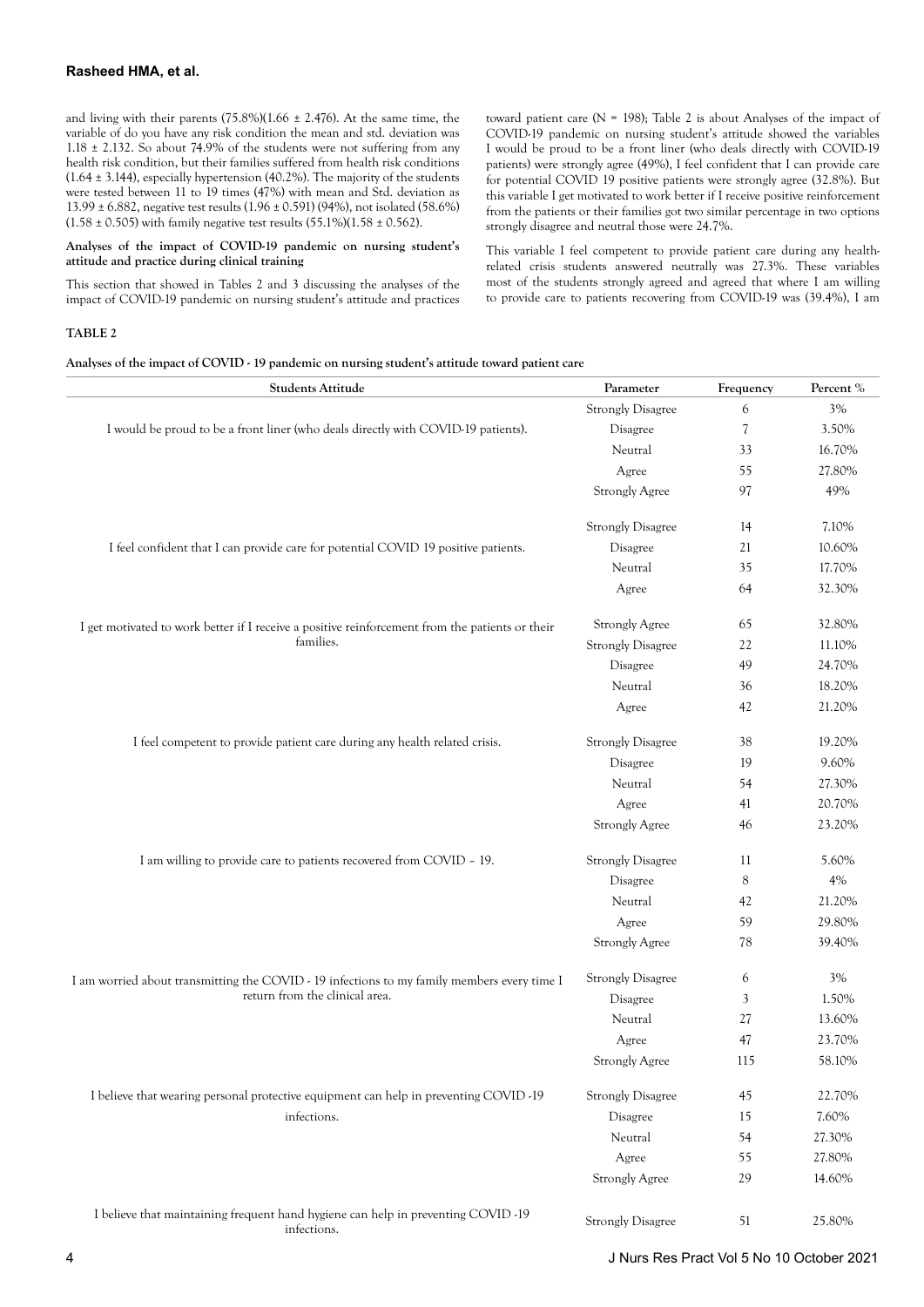|                                                                                       | Disagree                 | 5              | 2.50%  |
|---------------------------------------------------------------------------------------|--------------------------|----------------|--------|
|                                                                                       | Neutral                  | 43             | 21.70% |
|                                                                                       | Agree                    | 62             | 31.30% |
|                                                                                       | <b>Strongly Agree</b>    | 37             | 18.70% |
| I'm afraid of getting infected with COVID - 19.                                       | <b>Strongly Disagree</b> | 6              | 3%     |
|                                                                                       | Disagree                 | $\overline{4}$ | $2\%$  |
|                                                                                       | Neutral                  | 60             | 30.30% |
|                                                                                       | Agree                    | 65             | 32.80% |
|                                                                                       | <b>Strongly Agree</b>    | 63             | 31.80% |
| I hesitate to enter patient room even if patient is COVID - 19 negative.              | <b>Strongly Disagree</b> | 24             | 12.10% |
|                                                                                       | Disagree                 | 44             | 22.20% |
|                                                                                       | Neutral                  | 71             | 35.90% |
|                                                                                       | Agree                    | 28             | 14.10% |
|                                                                                       | <b>Strongly Agree</b>    | 31             | 15.70% |
| I am preoccupied with the thought, whether my patients have been tested for COVID -19 | <b>Strongly Disagree</b> | 20             | 10.10% |
| recently.                                                                             | Disagree                 | 34             | 17.20% |
|                                                                                       | Neutral                  | 105            | 53%    |
|                                                                                       | Agree                    | 30             | 15.20% |
|                                                                                       | <b>Strongly Agree</b>    | 9              | 4.50%  |
| I am usually bothered when my COVID -19 test report gets delayed.                     | <b>Strongly Disagree</b> | 28             | 14.10% |
|                                                                                       | Disagree                 | 24             | 12.10% |
|                                                                                       | Neutral                  | 52             | 26.30% |
|                                                                                       | Agree                    | 56             | 28.30% |
|                                                                                       | <b>Strongly Agree</b>    | 38             | 19.20% |
| Total attitude score category                                                         | Poor                     | $\mathbf{1}$   | 0.50%  |
|                                                                                       | Average                  | 146            | 73.70% |
|                                                                                       | Good                     | 51             | 25.80% |

Note. n=198 this table contain all the variables related to attitude of nursing students to ward patient care during COVID-19 pandemic that been categorized strongly disagree, disagree, neutral, agree, strongly agree identify the frequency and percentage of each

worried about transmitting the COVID-19 infections to my family members every time I return from the clinical area (58.1%), I believe that wearing personal protective equipment can help in preventing COVID-19 infection (27.8%), I believe that maintaining frequent hand hygiene can help in preventing COVID-19 infection (31.3%) and I'm afraid of getting infected with COVID-19 were 32.8%. I hesitate to enter the patient room even if the patient is COVID-19 negative, and I am preoccupied with whether my patients have been tested for COVID-19 recently got neutral (35.9% and 53%). The last variable I am usually bothered by when my COVID-19 test report gets delayed was agreed (28.3%).

The total score category of nursing students' attitude toward patient care showed that nursing students had an average attitude toward patient care (73.7%).

In Table 3 shows analyses of the impact of the COVID-19 pandemic on nursing students' practice toward patient care. The scores of the variable my clinical practice has been affected as I cannot communicate face to face and discuss cases with my colleagues as before the pandemic were neutral (37.9%), I carry out the procedures with patients in a hurry, as I am afraid of getting infected with COVID-19 nowadays was 25.8% as neutral. Also, I frequently practice hand hygiene to prevent the spreading of COVID-19 infections strongly agree (47.5%). I am putting on personal protective equipment before dealing with any patient, even if they are COVID-19 negatives strongly agreed (42.4%). Moreover, I am able to communicate with my patients effectively even with my mask on was agree (29.8%). These variables mostly answered neutrally were physical distancing does not interfere with my ability in performing clinical procedures, receiving appropriate guidance from my preceptors during this pandemic helped me to fulfill my clinical objectives, I am getting opportunities to perform clinical procedures like vital signs, dressing, medication distribution, etc. even during this pandemic, I am able to perform different crisis Management skills like triaging and prioritizing the cases, the COVID- 19 outbreak had a positive impact on my clinical training and their percentage were (36.9%, 35.9%, 31.3%, 36.9%, and 36.4%). The last variable was I am making sure to follow hospital and university guidelines when getting in contact with COVID-19 positive patients strongly agreed (47.5%).

The total score category of nursing students' practice toward patient care showed that nursing students had average practice toward patient care  $(70.2\%)$ 

#### **Association between COVID-19 pandemic on the attitude and practice with selected demographic variables**

Table 4 identify the association between COVID-19 pandemic on the attitude and practice with selected demographic variables including the year of the studying, the clinical placement, Who lives with them in the house, Do they or their family members is having any health risk conditions and what is the risk condition they are having, What were the COVID-19 test result and if they are being isolated, shows that there is no significant association between COVID-19 pandemic on the attitude and practice with selected demographic variables except for attitude of nursing students, year of the study  $(\chi^2=12.223,$  $p=0.029$ ), who lives with you in the house answered, my siblings ( $\chi^2=4.294$ , p=0.080), what is the health risk condition you are suffering from answered, obesity ( $\chi^2$ =5.898, p=0.094) and respiratory disease ( $\chi^2$ =7.506, p=0.027). Lastly, what is the health risk condition your family member is suffering from answered, autoimmune disease  $(\chi^2=6.576, p=0.073)$ . On the other hand, for the practice of nursing students, there is no significant association between COVID-19 pandemic on the nursing students practice with selected demographic variables except who lives with you in the house answered,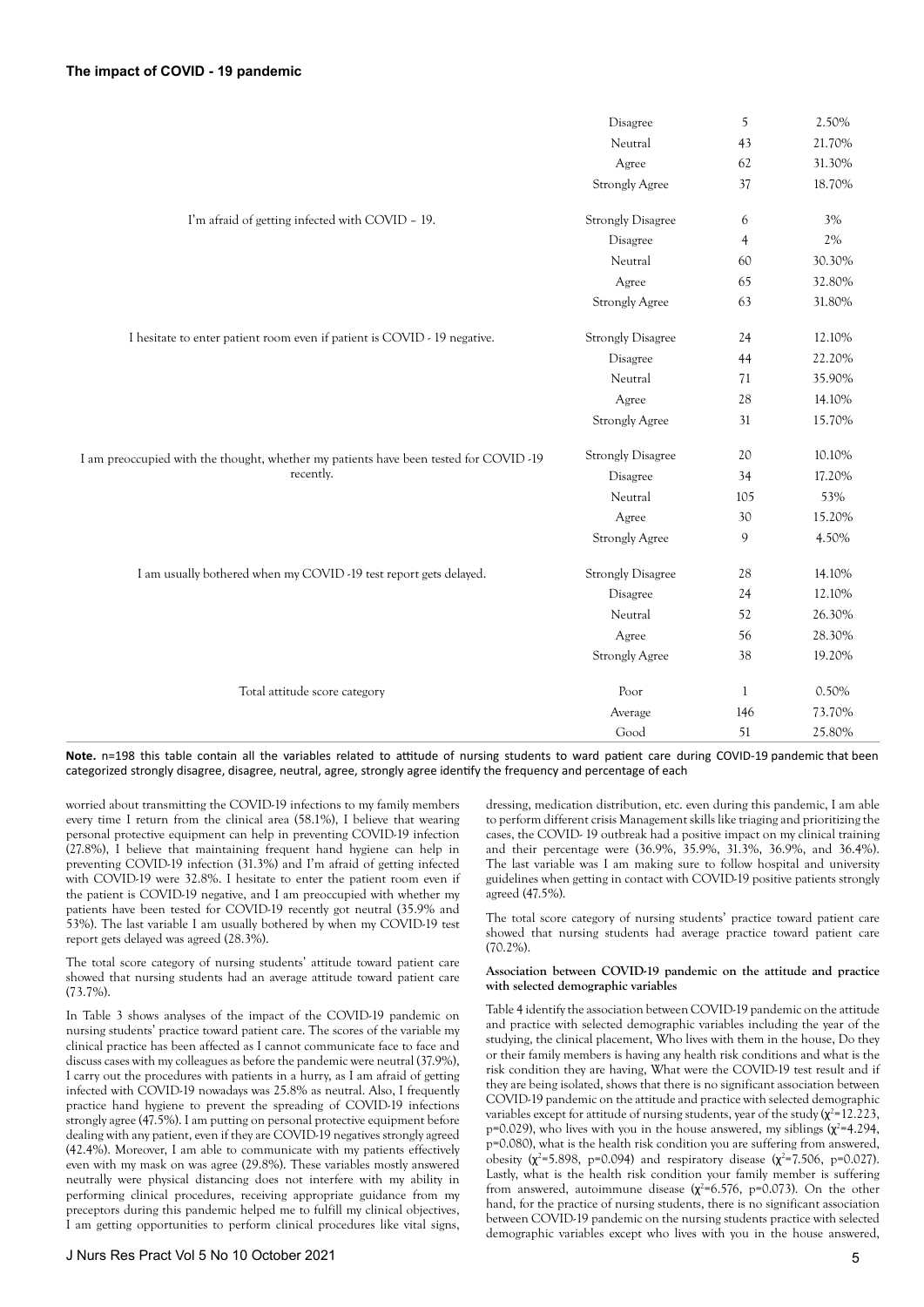# **TABLE 3**

**Analyses of the impact of COVID - 19 pandemic on nursing student's attitude toward patient care**

| <b>Students Practice</b>                                                                                               | Parameter                | Frequency                | Percent % |
|------------------------------------------------------------------------------------------------------------------------|--------------------------|--------------------------|-----------|
| My clinical practice has been affected as I cannot communicate face to faceand                                         | <b>Strongly Disagree</b> | 24                       | 12.10%    |
| discuss cases with my colleagues as before the pandemic                                                                | Disagree                 | 19                       | 9.60%     |
|                                                                                                                        | Neutral                  | 75                       | 37.90%    |
|                                                                                                                        | Agree                    | 37                       | 18.70%    |
|                                                                                                                        | <b>Strongly Agree</b>    | 43                       | 21.70%    |
|                                                                                                                        | <b>Strongly Disagree</b> | 33                       | 16.70%    |
| I carry out the procedures with patients in hurry, as I am afraid of getting<br>infected with COVID - 19 nowadays.     | Disagree                 | 43                       | 21.70%    |
|                                                                                                                        | Neutral                  | 51                       | 25.80%    |
|                                                                                                                        | Agree                    | 43                       | 21.70%    |
|                                                                                                                        | <b>Strongly Agree</b>    | 28                       | 14.10%    |
|                                                                                                                        | <b>Strongly Disagree</b> | 6                        | 3%        |
| I practice hand hygiene frequently to prevent spreading of COVID - 19<br>infection.                                    | Disagree                 | 5                        | 2.50%     |
|                                                                                                                        | Neutral                  | 30                       | 15.20%    |
|                                                                                                                        | Agree                    | 63                       | 31.80%    |
|                                                                                                                        | <b>Strongly Agree</b>    | 93                       | 47.50%    |
|                                                                                                                        | <b>Strongly Disagree</b> | $\overline{\mathcal{U}}$ | 3.50%     |
| I am putting on personal protective equipment before dealing with any patient<br>even if they are COVID - 19 negative. | Disagree                 | 10                       | 5.10%     |
|                                                                                                                        | Neutral                  | 37                       | 18.70%    |
|                                                                                                                        | Agree                    | 60                       | 30.30%    |
|                                                                                                                        | <b>Strongly Agree</b>    | 84                       | 42.40%    |
|                                                                                                                        | <b>Strongly Disagree</b> | 32                       | 16.20%    |
| I am able to communicate with my patients effectively even with my mask on.                                            | Disagree                 | 15                       | 7.60%     |
|                                                                                                                        | Neutral                  | 44                       | 22.20%    |
|                                                                                                                        | Agree                    | 59                       | 29.80%    |
|                                                                                                                        | <b>Strongly Agree</b>    | 48                       | 24.20%    |
|                                                                                                                        | <b>Strongly Disagree</b> | 25                       | 12.60%    |
| Physical distancing does not interfere with my ability in performing clinical                                          | Disagree                 | 28                       | 14.10%    |
| procedures.                                                                                                            | Neutral                  | 73                       | 36.90%    |
|                                                                                                                        | Agree                    | 51                       | 25.80%    |
|                                                                                                                        | <b>Strongly Agree</b>    | 21                       | 10.60%    |
| Receiving appropriate guidance from my preceptors during this pandemic                                                 | <b>Strongly Disagree</b> | 7                        | 3.50%     |
| helped me to fulfil my clinical objectives.                                                                            | Disagree                 | 14                       | 7.10%     |
|                                                                                                                        | Neutral                  | 71                       | 35.90%    |
|                                                                                                                        | Agree                    | 61                       | 30.80%    |
|                                                                                                                        | <b>Strongly Agree</b>    | 45                       | 22.70%    |
| I am getting opportunities to perform clinical procedures like vital sign, dressing,                                   | <b>Strongly Disagree</b> | 37                       | 18.70%    |
| medication distribution etc. even during this pandemic.                                                                | Disagree                 | 15                       | 7.60%     |
|                                                                                                                        | Neutral                  | 62                       | 31.30%    |
|                                                                                                                        | Agree                    | 58                       | 29.30%    |
| I am able to perform different crisis Management skills like triaging and                                              | <b>Strongly Agree</b>    | 25                       | 12.60%    |
| prioritizing the cases.                                                                                                | <b>Strongly Disagree</b> | 31                       | 15.70%    |
|                                                                                                                        | Disagree                 | 15                       | 7.60%     |
|                                                                                                                        | Neutral                  | 73                       | 36.90%    |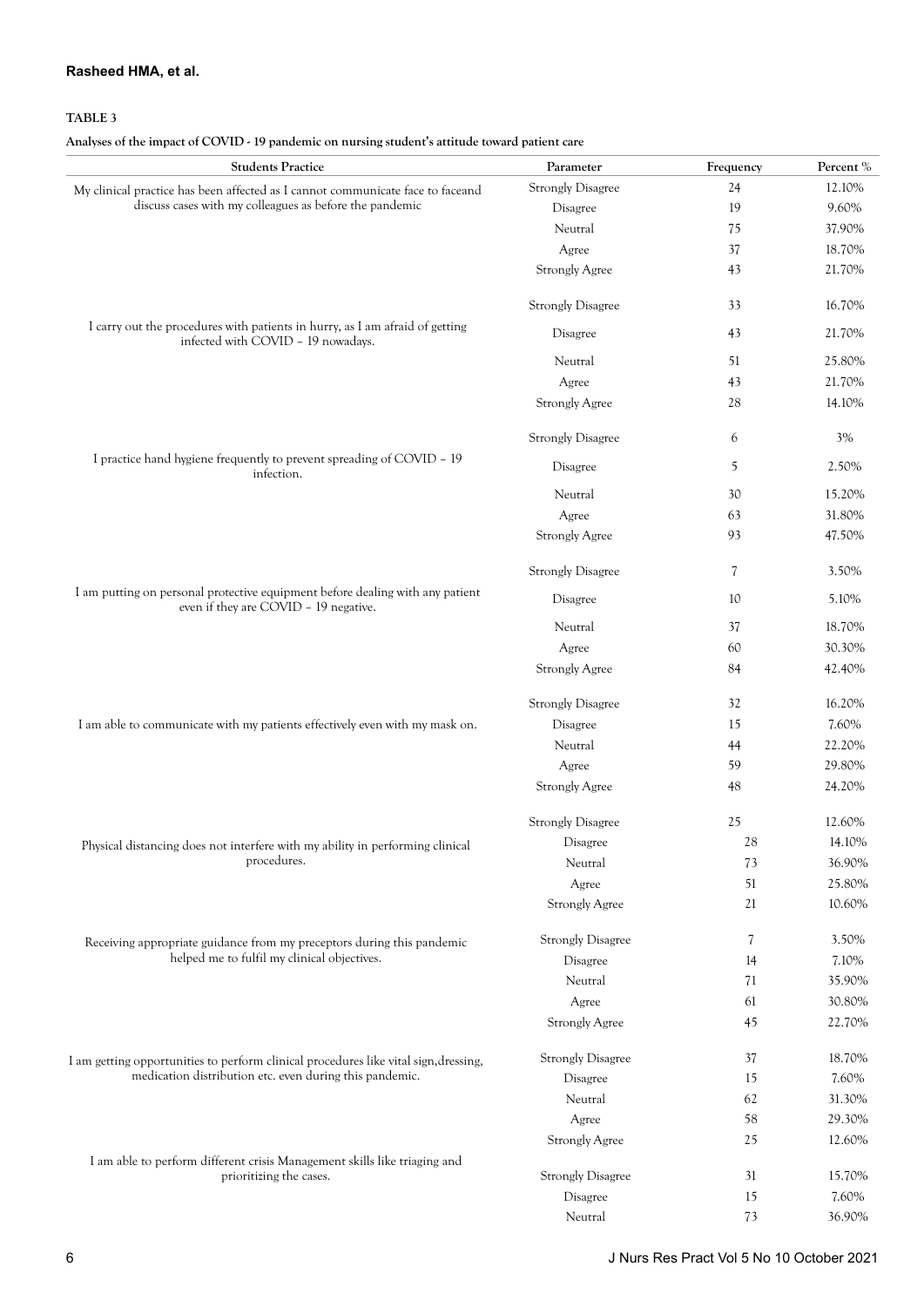|                                                                                                                             | Agree                    | 51                       | 25.80% |
|-----------------------------------------------------------------------------------------------------------------------------|--------------------------|--------------------------|--------|
|                                                                                                                             | <b>Strongly Agree</b>    | 28                       | 14.10% |
| The COVID-19 outbreak had positive impact on my clinical training.                                                          | <b>Strongly Disagree</b> | 29                       | 14.60% |
|                                                                                                                             | Disagree                 | 25                       | 12.60% |
|                                                                                                                             | Neutral                  | 72                       | 36.40% |
|                                                                                                                             | Agree                    | 46                       | 23.20% |
|                                                                                                                             | <b>Strongly Agree</b>    | 26                       | 13.10% |
|                                                                                                                             | <b>Strongly Disagree</b> | 6                        | 3%     |
| I am making sure to follow hospital and university guidelines when getting in<br>contact with COVID - 19 positive patients. | Disagree                 | $\overline{\mathcal{U}}$ | 3.50%  |
|                                                                                                                             | Neutral                  | 34                       | 17.20% |
|                                                                                                                             | Agree                    | 57                       | 28.80% |
|                                                                                                                             | <b>Strongly Agree</b>    | 94                       | 47.50% |
| Total practice category                                                                                                     | Poor                     | $\overline{7}$           | 3.50%  |
|                                                                                                                             | Average                  | 139                      | 70.20% |
|                                                                                                                             | Good                     | 52                       | 26.30% |

**Note.** n =198 this table contain all the variables related to practice of nursing students to ward patient care during COVID-19 pandemic that been categorized strongly disagree, disagree, neutral, agree, strongly agree identify the frequency and percentage of each variables and, lastly is the total practice score category that been identified by poor, average and good attitude the result showed average practice.

# **TABLE 4**

**Association between COVID - 19 pandemic on the attitude and practice with selected demographic variables**

| Demographic Variables                                                     | Value $(\chi^2)$ of Attitude<br>Of Nursing Students | Significance (at 0.05 level) Value(x2)of practice of | nursing students | Significance<br>(at 0.05 level) |
|---------------------------------------------------------------------------|-----------------------------------------------------|------------------------------------------------------|------------------|---------------------------------|
| Year of the study                                                         | 12.223                                              | 0.029                                                | 5.802            | 0.412                           |
|                                                                           | 23.511                                              | 0.192                                                | 0.523            | 0.47                            |
| Who lives with you in the house :                                         |                                                     |                                                      |                  |                                 |
| My spouse                                                                 | 1.183                                               | 0.588                                                | 5.388            | 0.054                           |
| My parents                                                                | 1.427                                               | 0.505                                                | 0.817            | 0.712                           |
| My grand parents                                                          | 1.459                                               | $\mathbf{1}$                                         | 1.084            | 0.585                           |
| My children                                                               | 1.428                                               | 0.482                                                | 1.843            | 0.357                           |
| My siblings                                                               | 4.294                                               | 0.08                                                 | 2.332            | 0.291                           |
| My room mate                                                              | 2.405                                               | 0.486                                                | 5.715            | 0.063                           |
| I live alone                                                              | 3.595                                               | 0.29                                                 | 1.58             | 0.626                           |
| Other                                                                     | 1.409                                               | 0.761                                                | 2.569            | 0.269                           |
| What is the health risk condition you are suffering from                  |                                                     |                                                      |                  |                                 |
| <b>Diabetes</b>                                                           | 1.227                                               | 0.76                                                 | 3.88             | 0.071                           |
| Obesity                                                                   | 5.898                                               | 0.094                                                | 1.919            | 0.216                           |
| Hypertension                                                              | 1.722                                               | 0.68                                                 | 1.414            | 0.346                           |
| Chronic heart disease                                                     | 3.53                                                | $\mathbf{1}$                                         | 2.594            | 0.276                           |
| Respiratory disease                                                       | 7.506                                               | 0.027                                                | 0.118            | 0.768                           |
| Smoking                                                                   | 2.703                                               | 0.57                                                 | 1.965            | 0.561                           |
| Autoimmune diseases                                                       | 4.354                                               | 0.203                                                | 1.965            | 0.561                           |
| Other                                                                     | 5.291                                               | 0.131                                                | 0.775            | 0.462                           |
| Not having any risk condition                                             | 3.05                                                | 0.21                                                 | 2.768            | 0.222                           |
| What is the health risk condition your family member is<br>suffering from |                                                     |                                                      |                  |                                 |
| <b>Diabetes</b>                                                           | 0.593                                               | 1                                                    | 4.333            | 0.108                           |
| Obesity                                                                   | 4.807                                               | 0.111                                                | 2.772            | 0.287                           |
| Hypertension                                                              | 1.687                                               | 0.443                                                | 8.631            | 0.013                           |
| Chronic heart disease                                                     | 0.711                                               | 0.733                                                | 1.58             | 0.626                           |
| Respiratory disease                                                       | 2.727                                               | 0.299                                                | 2.383            | 0.224                           |

J Nurs Res Pract Vol 5 No 10 October 2021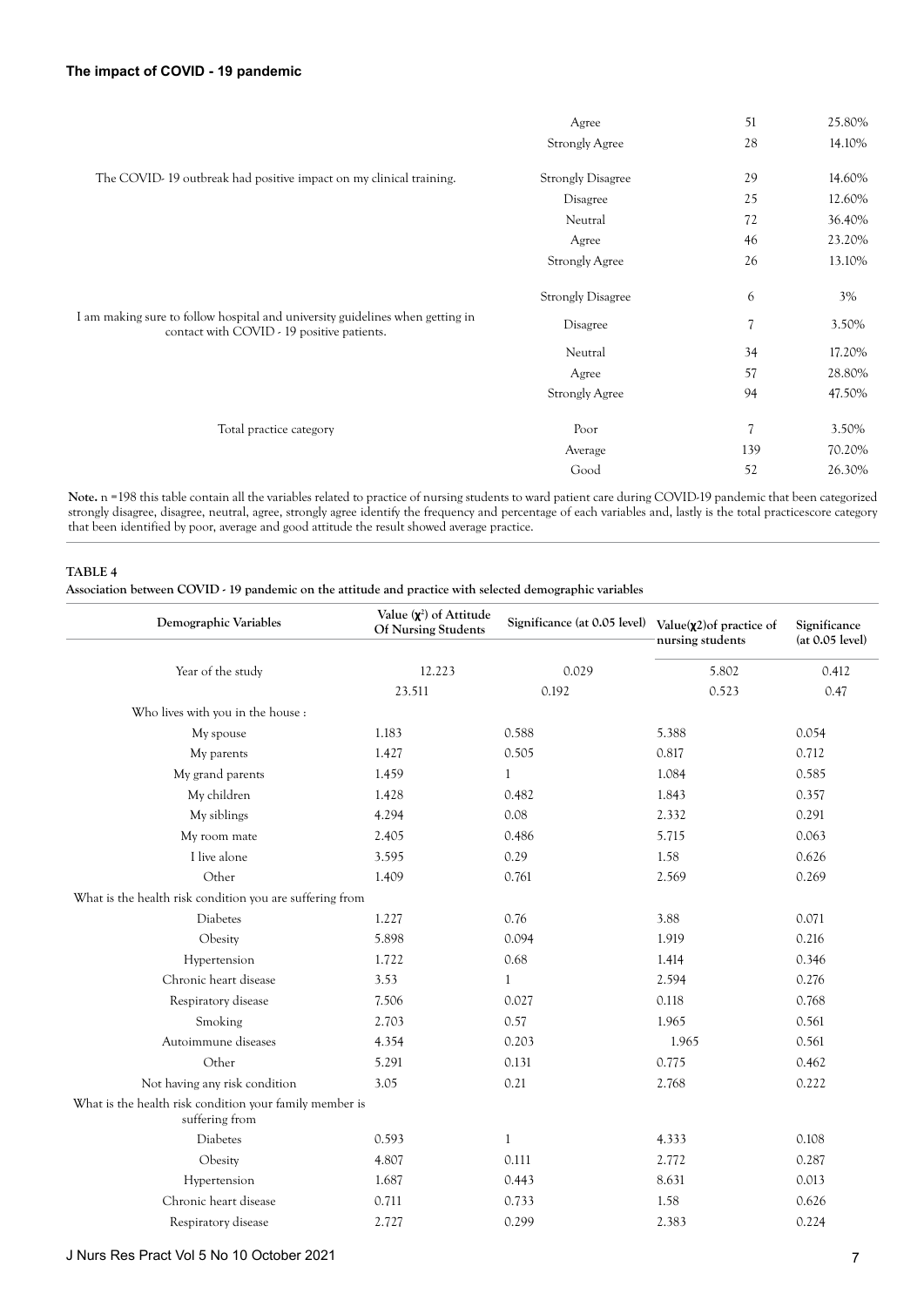| Smoking                                                         | l.588 | 0.751 | 2.147  | 0.306 |
|-----------------------------------------------------------------|-------|-------|--------|-------|
| Autoimmune diseases                                             | 6.576 | 0.073 | 0.731  |       |
| Other                                                           | 5.318 | 0.133 | 0.135  |       |
| Not having any risk condition                                   | 0.898 | 0.683 | 15.045 |       |
| if you been isolated because of COVID-19 positive results 5.497 |       | 0.628 | 12.893 | 0.009 |

Note. n =198 this table contain association between COVID - 19 pandemic on the attitude and practice with selected demographic variables including the year of the studying, the clinical placement, Who lives with them in the house, Do they or their family members is having any health risk conditions and what is the risk condition they are having, What were the COVID-19 test result and if they are being isolated. The association measured using chi square and identifying the significance at the level of (P <0.05)

my spouse  $(\chi^2 = 5.388, p = 0.054)$  and my roommate  $(\chi^2 = 5.715, p = 0.063)$ , what is the health risk condition you are suffering from answered, diabetes  $(\chi^2=3.880, p=0.071)$ , what is the health risk condition your family member is suffering from answered, hypertension  $(\chi^2=8.631, p=0.013)$ , not having any risk condition  $(\chi^2=15.045, p=0.000)$ . Lastly, if you been isolated because of COVID-19 positive results  $(\chi^2=12.893, p=0.009)$ .

## **DISCUSSION**

COVID-19 pandemic is a disease that can affect all aspects of human lives and learning, especially health care professional education, including curriculum, teaching methods, and clinical instruction. This study aimed to evaluate the impact of the COVID-19 pandemic on the attitude and practices of nursing students during clinical training.

The majority of nursing students' were age group between 21 to 25 years old, females, 4<sup>th</sup> year of nursing study, working in a medical ward, living with their parents, not suffering from any health risk condition with their families suffering from health risk condition especially hypertension. Also, the majority of the students were tested for COVID-19 between 11 to 19 times with negative test results, not isolated and family negative test results.

A questionnaire of two variables assessed the study aims; one variable was assessing the impact of COVID-19 pandemic on nursing students' attitude toward patient care and the second on the impact of COVID-19 pandemic on nursing students' practice patient care. Also, the association between the impact of the COVID-19 pandemic on the attitude and practices of nursing students during clinical training with selected demographic variables had been identified.

Impact of COVID-19 pandemic on nursing students' attitude and practice during clinical training: Related to the impact of the COVID-19 pandemic on nursing students' attitude toward patient care, the majority of nursing students' had positive responses toward feeling proud of being nurses, feeling confident, and willing to provide care for potential COVID-19 positive patients, understanding and adhering to the infection control practices. But, the motivation to work better if received positive reinforcement from the patients or their families and the competency to provide care during health crises was neutral. It negatively showed that students were afraid and hesitant when caring for the patients in this situation.

Moreover, the students were afraid when COVID-19 test results were delayed and concerning getting an infection and transmitting the disease to their families. One of the studies found that the students' worries about their family members being infected can affect their attitude toward patient care. But they also believed that the preventive measures taken while providing care to the patients would prevent the spread of the disease (7).

Contrariwise, a study conducted by Eweida et al (8) reported that the majority of nursing students tried to diminish their contact with the patients during the pandemic. They shed light on students' concerns about being contagious and reported their concern about transmitting the infection. Such concern was recognized as a source of stress in pandemic situations (9). In this study, the students were understandable and adhering to infection control practice.

Related to the impact of COVID-19 pandemic on nursing students practice, the study showed disruption in their practice when answered were neutral for this variable clinical practice has been affected as the communication face to face and discuss cases with the colleagues as before the pandemic, carrying out the procedures in a hurry and being afraid of getting infected with COVID-19, the practice of physical distancing interfere their ability in performing clinical procedures. Moreover, the students want to receive appropriate guidance from preceptors during this pandemic that can help them to fulfill clinical objectives. Also, in opportunities to perform clinical procedures during this pandemic is destructed, unable to perform different crisis management skills, the COVID-19 outbreak negatively impacted their clinical training. In contrast, the students were trying to improve and adjust the practice during this pandemic when answered strongly agree and agree about practicing hand hygiene frequently to prevent spreading of COVID-19 infections, putting on personal protective equipment before dealing with any patient even if they are COVID-19 negatives, the communication when dealing with patients effectively even with a mask on and making sure to follow hospital and university guidelines when getting in contact with COVID-19 positive patient.

In a study done by Flumer (10), the significant finding in this study was students' ability to fulfill their clinical requirements drawing the attention to nursing preceptors' role in supporting the students learning to owe to their ability to create a safe learning environment and being a role model, related the study done there is some misunderstanding in preceptor guidance, so the students been affected and afraid to provide care to the patient. Moreover, efforts to enhance students' learning experience during a pandemic are essential to avoid interruption of clinical posting, which can negatively affect the students' transitions into professional practice (11). One of these efforts is the availability of personal protective equipment (PPE) and students' commitment to putting them on. In the current study, most of the students were in compliance with PPE.

The essence findings of this study revealed that students had average attitudes (73.7%) and practices (70.2%) toward patient care during COVID-19 pandemic.

A study was done by Swift et al (12), who reported the students' positive attitude toward hospital practices despite the concern of transmitting the disease to self and others that is not inconsistent with this study. Same as, Peng et al (13) reported students' positive attitudes and proactive practices. Another cross-sectional descriptive study was done by Khasawaneh et al (14); the result showed an expected level of knowledge that can positively affect the attitude and practice about the COVID-19 virus and implementing proper strategies to prevent its spread. Although the students show average attitude and practice toward patient care in this study, they were trying to provide better care and improve their practice in the clinical training areas even though the study year of nursing students.

The students understood the country's needs, and they played an essential role in improving the health status of this pandemic.

According to the association between COVID-19 pandemic on the attitude and practice with selected demographic variables, there is no significant association between COVID-19 pandemic on the attitude and practice with selected demographic variables except for attitude, year of the study, living with whom, suffering from health risk condition (obesity and respiratory disease), and family member suffering from autoimmune disease. On the other hand, there is no significant association between COVID-19 pandemics on the nursing students' practice with selected demographic variables except living with spouse and roommate, suffering from diabetes, and a family member suffering from hypertension, lastly isolation because of COVID-19 positive results.

So there were variables that affected the students' attitude and practice while going to clinical training. Particular concern about health risk condition that if the student or any family member suffers from this concern will affect their attitude and practice toward patient care in clinical areas. A study was done by Angelo, Alemayehu and Dacho (15) about knowledge, attitudes, and practices toward Covid-19 and associated factors among university students showed residency is positively associated with the practice that disseminates information about Covid-19 that will not bring the difference in the implementation of preventive measures (16). The study's same finding was mainly concerned about health risk conditions for family members or for the students themselves and the resident family members that will be affected with infection.